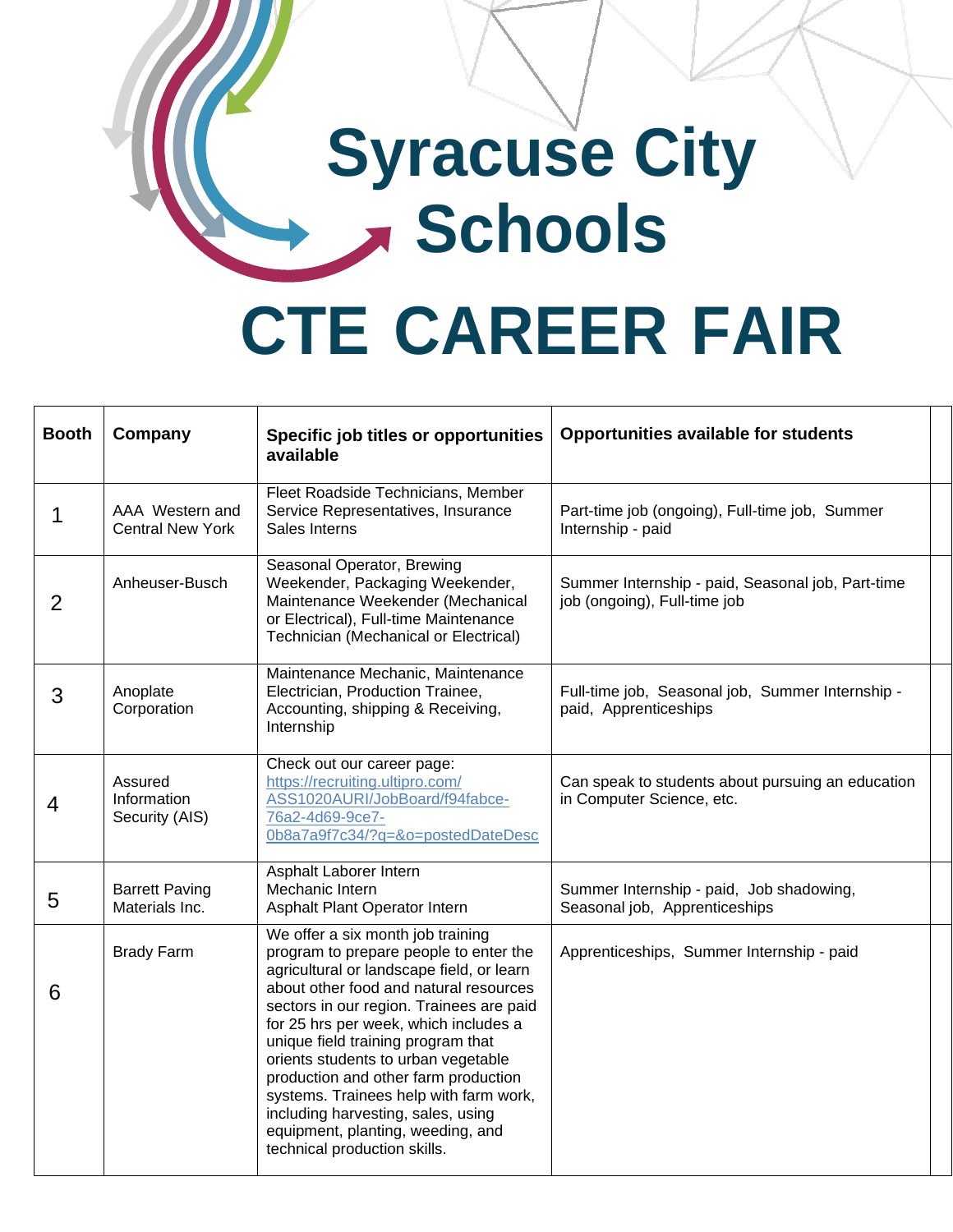|    | <b>Busch Products</b>                             | CNC Machinist, Polisher,<br>Shipping/Receiving, Countertop<br>Installer, Mechanic, CAD Draftsman,<br><b>CNC Programmer</b>                                                                                                                                                                                                                                                                                             | Full-time job                                                                                                                                    |  |
|----|---------------------------------------------------|------------------------------------------------------------------------------------------------------------------------------------------------------------------------------------------------------------------------------------------------------------------------------------------------------------------------------------------------------------------------------------------------------------------------|--------------------------------------------------------------------------------------------------------------------------------------------------|--|
| 8  | <b>Byrne</b>                                      | Packaging Operator<br><b>Filler Operator</b><br>Cooler Palletizer/Warehouse Operator<br><b>Warehouse Operator</b><br>Lab Technician<br>Raw Lab Milk Receiver<br><b>Production Support</b>                                                                                                                                                                                                                              | Full-time job                                                                                                                                    |  |
| 9  | Cedar Park Group<br>Inc                           | Construction trades, Medical disciplines                                                                                                                                                                                                                                                                                                                                                                               | Seasonal job; Part-time job (ongoing); Full-time<br>job; Apprenticeships                                                                         |  |
| 10 | CenterState CEO                                   | Training programs in: Cybersecurity,<br>Full Stack Development, Computer<br>Programming, Digital Customer<br>Service, Advanced Manufacturing, and<br>job placement assistance.                                                                                                                                                                                                                                         | Apprenticeship, Career Navigation/Networking                                                                                                     |  |
| 11 | Chimera<br>Integrations                           | Security Technician, Technician Job<br>Shadow                                                                                                                                                                                                                                                                                                                                                                          | Job shadowing, Full-time job                                                                                                                     |  |
| 12 | City of Syracuse<br>Police Dept.                  | Police officers                                                                                                                                                                                                                                                                                                                                                                                                        | Full-time job                                                                                                                                    |  |
| 13 | Clinton's Ditch "The<br>Pepsi" Place              | Summer Help Makes \$16.76/hr. plus<br>shift differential. The job duties for this<br>position are a utility floater employee<br>with-in the plant. You could be<br>mopping, sweeping, pulling trash, doing<br>line watch, or running a filler. No day<br>will be the same as Summer Help.<br>This will be for either 2nd Shift 2:15-<br>10:45 or 3rd Shift 10:45-7:00am -<br>Overtime and weekend work is<br>required. | Full-time job, Summer Internship - paid                                                                                                          |  |
| 14 | <b>CNY Electrical</b><br><b>Training Alliance</b> | Inside Wireman Apprentice                                                                                                                                                                                                                                                                                                                                                                                              | Apprenticeships                                                                                                                                  |  |
| 15 | CNY Fabrication,<br><b>LLC</b>                    | Welding, sheet metal fabrication,<br>machining, powder coating, material<br>handling, CNC programming.                                                                                                                                                                                                                                                                                                                 | Job shadowing, Summer Internship - paid, Full-time<br>job, paid internships                                                                      |  |
| 16 | <b>CNY Film</b><br>Professionals                  | Film production assistant, camera<br>assistant, assistant editor, set<br>decoration, set carpenter, hair / make-<br>up artist, costume assistant, prop<br>assistant, location scout                                                                                                                                                                                                                                    | Job shadowing, Summer Internship - paid,<br>Seasonal job, Part-time job (ongoing), Full-time<br>job, Apprenticeships, Volunteering opportunities |  |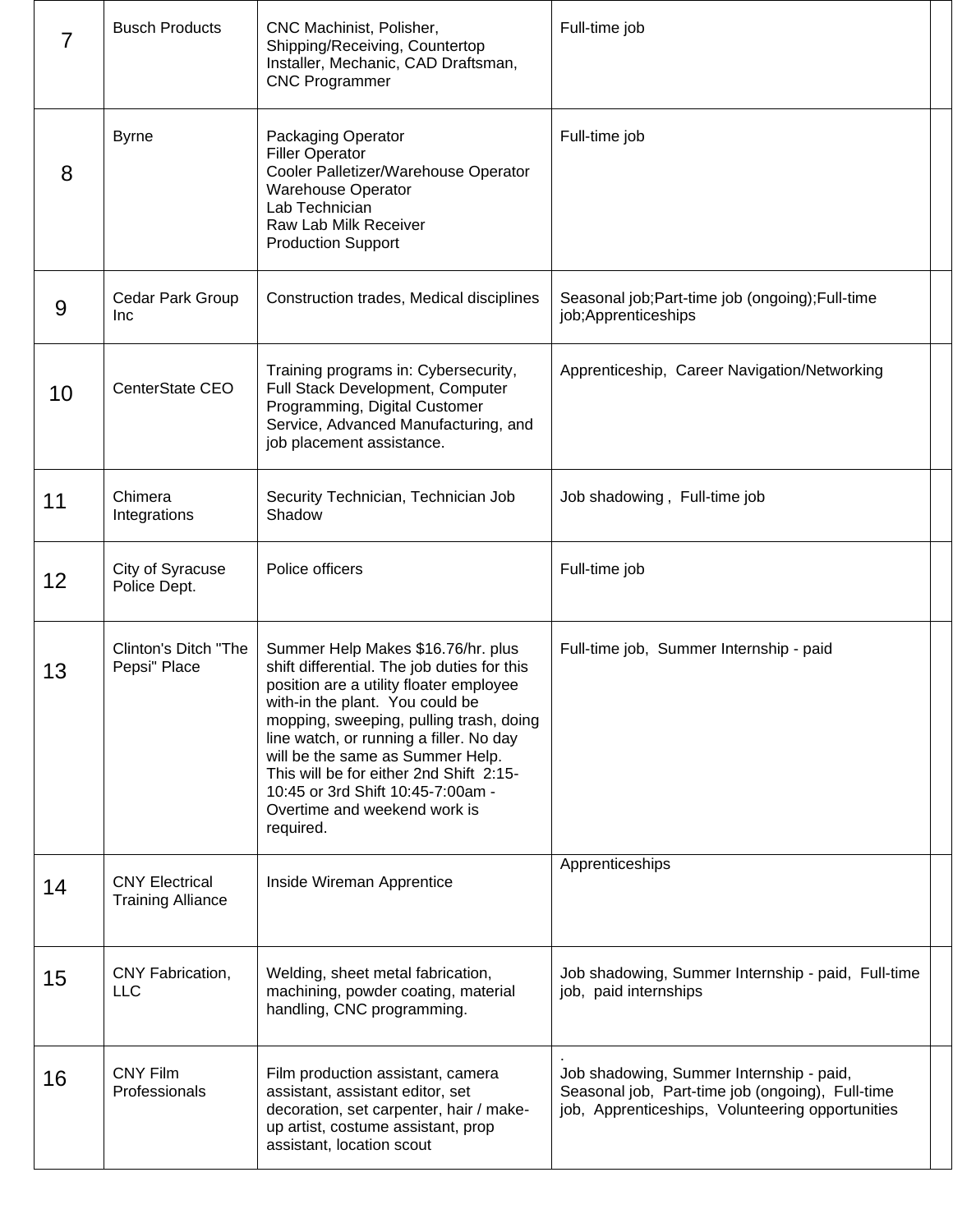| 17 | <b>COINS BARBER &amp;</b><br><b>BEAUTY SHOP</b>  | Barbering positions available.                                                                                                                                                                                                                                                                                                                                                                                                                             | Job shadowing (For a description, go<br>to: https://tinyurl.com/DefinitionofJS);Summer<br>internship - unpaid; Part-time job (ongoing); Full-time<br>job;Apprenticeships;        |  |
|----|--------------------------------------------------|------------------------------------------------------------------------------------------------------------------------------------------------------------------------------------------------------------------------------------------------------------------------------------------------------------------------------------------------------------------------------------------------------------------------------------------------------------|----------------------------------------------------------------------------------------------------------------------------------------------------------------------------------|--|
| 18 | <b>Comfort Systems</b><br>USA (Syracuse)<br>Inc. | Plumber, Pipefitter, Sprinkler Fitter,<br>Sheetmetal Worker, Pipe Insulator,<br>HVAC Service Technician, Estimator,<br>Project Manager, BIM CAD Designer.                                                                                                                                                                                                                                                                                                  | Apprenticeships, Job shadowing, Full-time job,<br>Summer Internship - paid                                                                                                       |  |
| 19 | <b>CPS Recruitment</b>                           | Call Center<br>Administrative<br>Warehouse<br><b>Forklift Drivers</b><br>Assemblers<br><b>Machine Operators</b><br>I/T<br>Engineering<br>Accounting                                                                                                                                                                                                                                                                                                        | Job shadowing; Full-time<br>job;Apprenticeships;Summer Internship - paid;                                                                                                        |  |
| 20 | Cryomech                                         | CNC Machine Operator - 2nd Shift<br><b>Electrical Design Engineering Intern</b><br>Machinist I<br>Maintenance Technician<br>Manufacturing Associate (First and<br>Second shift)<br>Manufacturing Associate - Assembler<br>Manufacturing Associate - Honing<br>Manufacturing Technician -<br>Qualification<br>Mechanical Engineer Intern<br><b>Production Utility Worker</b><br>Receptionist<br>Shipping Technician<br>Sub-Assembly Technician<br>Toolmaker | Job shadowing, Full-time job, Apprenticeships,<br>Summer Internship - paid                                                                                                       |  |
| 21 | Davis Ulmer<br>Sprinkler Co., Inc.               | Fire Inspector, Service Fire Alarm<br>Coordinator, Fire Sprinkler Designer,<br>Fire Alarm Designer, Fire Alarm<br>Technician                                                                                                                                                                                                                                                                                                                               | Job shadowing, Summer Internship - paid,<br>Summer internship - unpaid, Seasonal job, Part-<br>time job (ongoing), Full-time job, Apprenticeships,<br>Volunteering opportunities |  |
| 22 | Dreissig Apparel<br>Inc                          | Account associates, Marketing<br>associates and Graphic designers                                                                                                                                                                                                                                                                                                                                                                                          | Job shadowing, Summer internship - unpaid, Part-<br>time job (ongoing)                                                                                                           |  |
| 23 | Feldmeier<br>Equipment                           | <b>CNC</b><br><b>Machine Operator</b><br><b>Metal Finisher</b><br><b>Metal Fabrication</b><br>Welding<br><b>Mechanical Engineering</b><br><b>Manufacturing Associates</b>                                                                                                                                                                                                                                                                                  | Full-time job, Job shadowing                                                                                                                                                     |  |
| 24 | <b>First Student</b>                             | Maintenance Technician<br>Dispatcher<br><b>Recruiting Specialist</b>                                                                                                                                                                                                                                                                                                                                                                                       | Volunteering opportunities, Summer internship -<br>unpaid                                                                                                                        |  |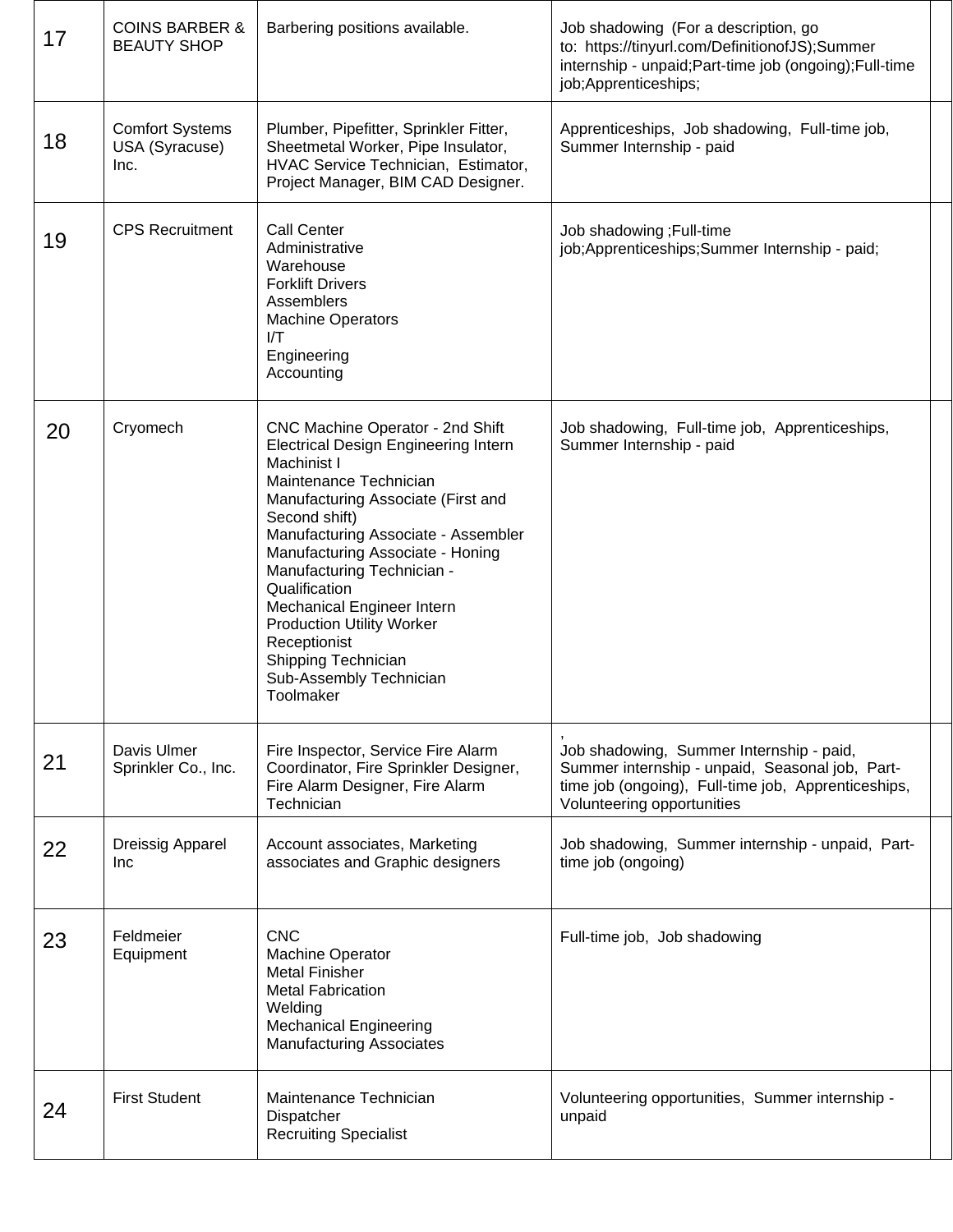| 25 | Fulton                                               | Assembly, Welding, Engineer Internship                                                                                                                                                                                                                                                                                                                                                                                                  | Job shadowing, Summer internship - unpaid                                                                                          |  |
|----|------------------------------------------------------|-----------------------------------------------------------------------------------------------------------------------------------------------------------------------------------------------------------------------------------------------------------------------------------------------------------------------------------------------------------------------------------------------------------------------------------------|------------------------------------------------------------------------------------------------------------------------------------|--|
| 26 | G.A. Braun Inc.                                      | Material Handling, Electrical Assembly,<br><b>Electrical Testing, Mechanical</b><br>Assembly, Welding and Field Service                                                                                                                                                                                                                                                                                                                 | Job shadowing, Summer Internship - paid, Full-<br>time job, Paid internships                                                       |  |
| 27 | Haun Welding<br>Supply                               | Machine Repair/Service Technician,<br>Warehouse Associates, Compressed<br>Gas Cylinder Fillers, Fill Plant<br>Associates                                                                                                                                                                                                                                                                                                                | Full-time job, Welding school                                                                                                      |  |
| 28 | <b>Ironworkers Local</b><br>60, Syracuse New<br>York | Journeyman Ironworker (JIW)<br>Foreman<br>General Foreman                                                                                                                                                                                                                                                                                                                                                                               | Apprenticeships                                                                                                                    |  |
| 29 | Isaac Heating & Air<br>Conditioning                  | <b>Install Mechanics</b><br>Service Technicians<br><b>Plumbers</b><br><b>Electrical Specialists</b>                                                                                                                                                                                                                                                                                                                                     | Job shadowing, Summer internship - unpaid,<br>Apprenticeships                                                                      |  |
| 30 | <b>JMA Wireless</b>                                  | https://jmawireless.com/careers/                                                                                                                                                                                                                                                                                                                                                                                                        | Summer Internship - paid                                                                                                           |  |
| 31 | LOCAL 669                                            | <b>Sprinkler Fitter Apprentice</b>                                                                                                                                                                                                                                                                                                                                                                                                      | Full-time job, Apprenticeships                                                                                                     |  |
| 32 | Loretto                                              | Dining Room Server, Food Service<br>Worker, Housekeeper, Certified Home<br>Health Aide, Certified Nurse's Aide,<br>Support Service Worker, PACE Driver,<br>Resident Counselor, Floor Care, Skilled<br>Maintenance Worker, Social Worker,<br>Recreation Therapist, Assistant Cook,<br>Dining Services Supervisor, LPNs, RNs,<br>Receptionist, Staffing Scheduler                                                                         | Part-time job (ongoing), Full-time job, Volunteering<br>opportunities                                                              |  |
| 33 | MACNY, The<br>Manufacturers<br>Association           | MACNY is a non-profit member<br>organization made up of manufacturing<br>industry employers and companies that<br>support manufacturers. Our members<br>post open jobs opportunities for a large<br>variety of positions and search for<br>candidates through the talent pool. We<br>can assist students with building a free<br>profile, post their resume and provide<br>them with website and text information<br>to apply directly. | Part-time job (ongoing), Seasonal job,<br>Apprenticeships, Summer internship - unpaid, Full-<br>time job, Summer Internship - paid |  |
| 34 | MasTec Network<br>Solutions                          | <b>Tower Technicians</b>                                                                                                                                                                                                                                                                                                                                                                                                                | Full-time job                                                                                                                      |  |
| 35 | <b>Matthews Auto</b><br>Group                        | Automotive Technicians, Sales<br>Consultants, Parts Consultants, Service<br>Advisors, Office Administrators and<br>many more!                                                                                                                                                                                                                                                                                                           | Summer Internship - paid, Part-time job (ongoing),<br>Full-time job, Apprenticeships, Seasonal job                                 |  |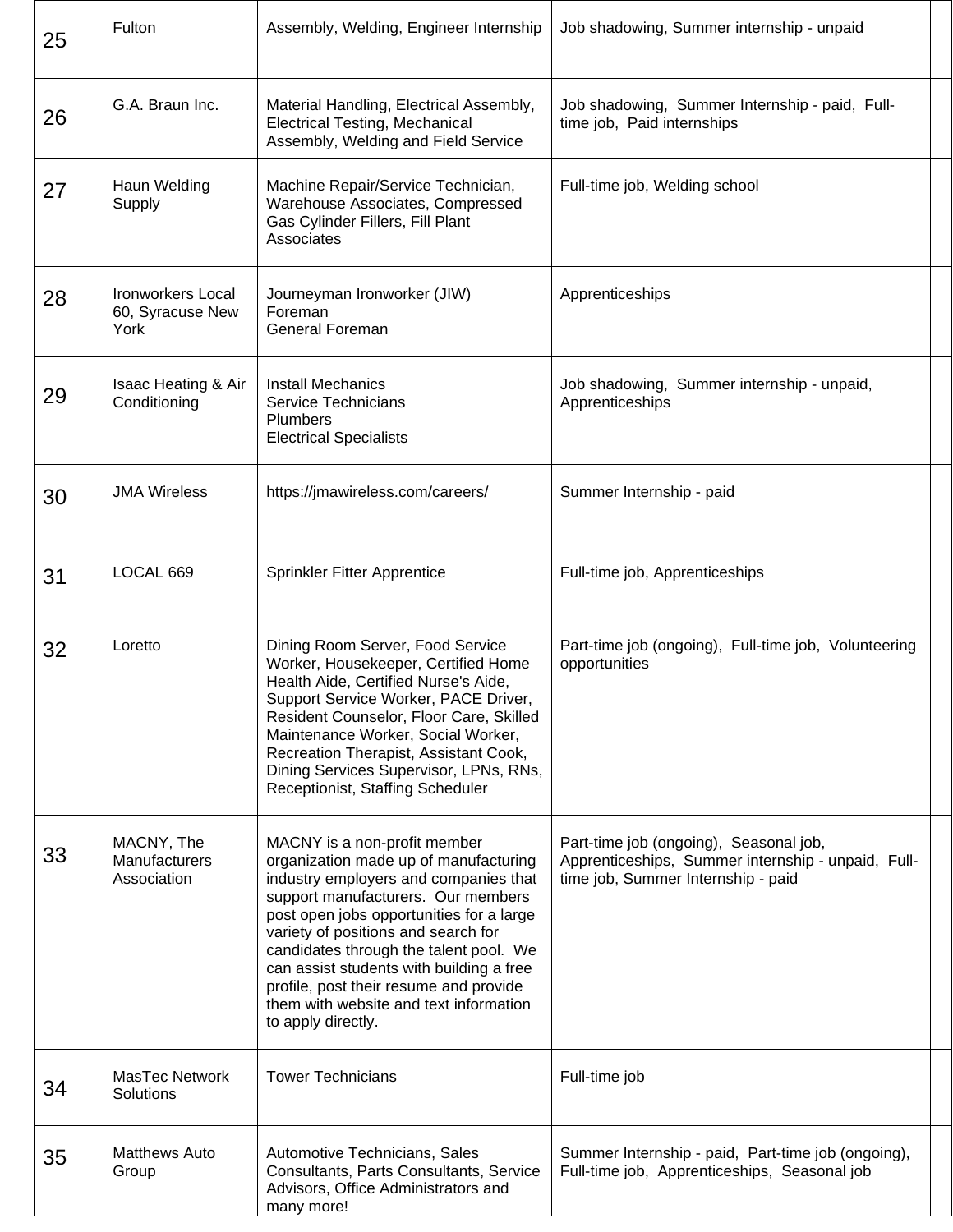| 36 | MercyWorks, Inc.                                                            | All                                                                                                                                                                                                                                         | Internships                                                                                                                                             |  |
|----|-----------------------------------------------------------------------------|---------------------------------------------------------------------------------------------------------------------------------------------------------------------------------------------------------------------------------------------|---------------------------------------------------------------------------------------------------------------------------------------------------------|--|
| 37 | Merit<br>Apprenticeship<br>Alliance                                         | Construction Laborer (building,<br>highway, landscaping), Carpenters.<br><b>Operating Engineers (Heavy</b><br>Equipment), Cement Finisher,<br>Ironworker                                                                                    | Apprenticeships                                                                                                                                         |  |
| 38 | Mohawk Gobal                                                                | Supply Chain Operations Intern<br><b>Entry-Level Import Coordinator</b>                                                                                                                                                                     | Summer Internship - paid, Part-time job (ongoing),<br>Full-time job                                                                                     |  |
| 39 | Nascentia Health                                                            | Office assistant, telehealth technician,<br>home health aide, insurance plan<br>administrative assistant, resident<br>support professional, health information<br>management coordinator, transportation<br>member services representative. | Summer Internship - paid, Full-time job, Part-time<br>job (ongoing), We are planning for several one year<br>paid internships starting in July of 2022. |  |
| 40 | <b>National Grid</b>                                                        | Engineers, Project Managers, Field<br>Technicians, Customer Coordinators,<br>Analysts, Estimators                                                                                                                                           | Summer Internship - paid, Full-time job                                                                                                                 |  |
| 41 | New York Water<br>Environment<br>Association<br>(NYWEA)                     | <b>Operator Trainee</b>                                                                                                                                                                                                                     | Referrals to Operator Trainee positions                                                                                                                 |  |
| 42 | <b>North Atlantis</b><br><b>States Regional</b><br>Council of<br>Carpenters | <b>Carpenter Apprentice</b><br>Journeyman Carpenter                                                                                                                                                                                         | Apprenticeships, Full-time job                                                                                                                          |  |
| 43 | <b>Northside Collision</b><br>Centers                                       |                                                                                                                                                                                                                                             |                                                                                                                                                         |  |
| 44 | Onondaga County<br>Probation                                                | <b>Civil Service Requirements-</b><br>· Probation Officer 1<br>· Probation Officer Community Liaison<br>· Probation Officer Spanish Speaking<br>· Probation Officer Assistant                                                               | Job shadowing, Summer internship - unpaid                                                                                                               |  |
| 45 | Onondaga Earth<br>Corps                                                     | Youth Crew member, Young Adult Crew<br>member, AmeriCorps Service member                                                                                                                                                                    | Seasonal job, Part-time job (ongoing), Volunteering<br>opportunities                                                                                    |  |

 $\overline{\phantom{a}}$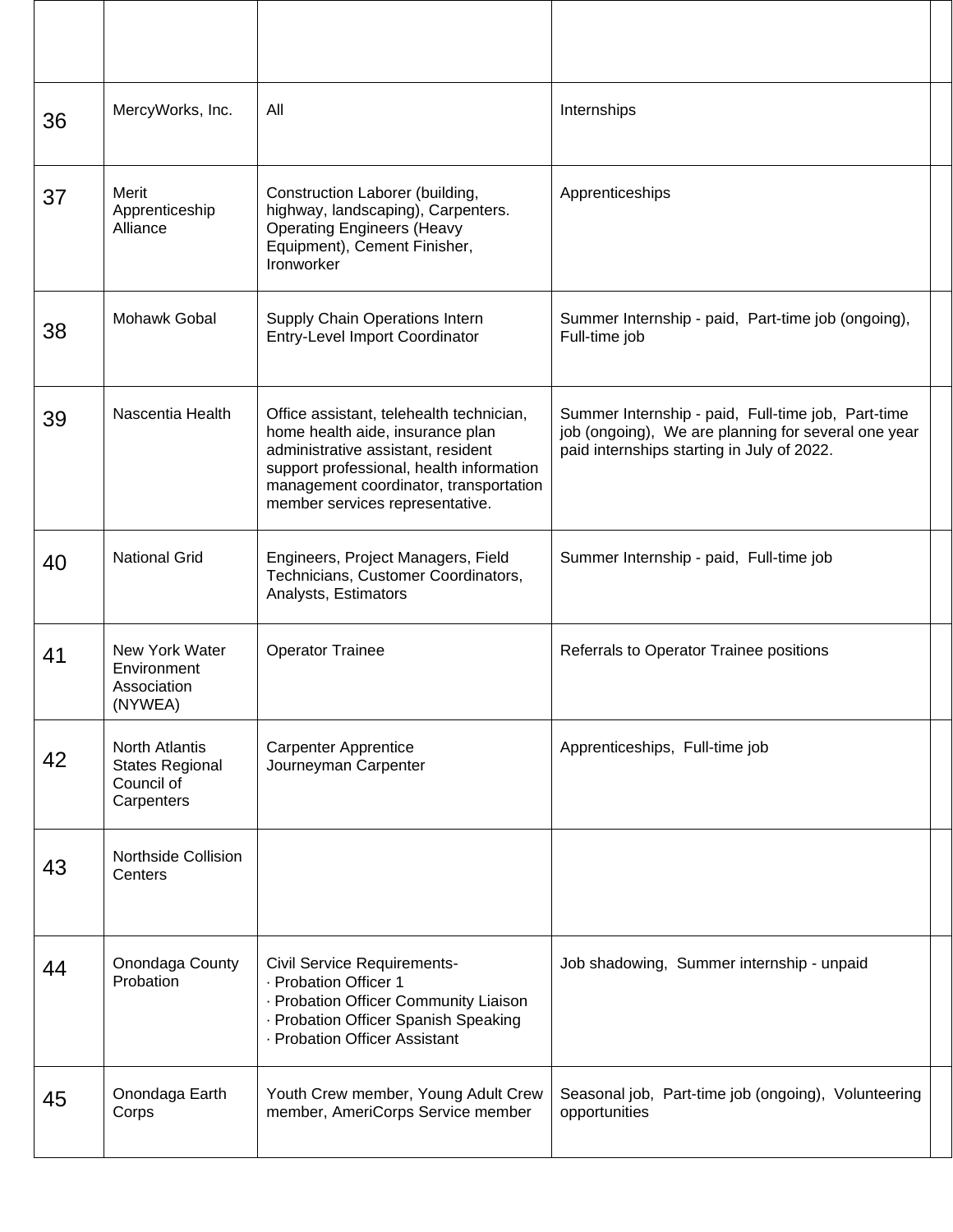| 46 | Over The Top<br>Roofing LLC                  | Roofer, carpenter, grounds/laborer,<br>sider, painter,                                                                                                                                                                                                                                                                                                                                                                                                                                                                        | Full-time job, Apprenticeships, Volunteering<br>opportunities, Summer Internship - paid        |  |
|----|----------------------------------------------|-------------------------------------------------------------------------------------------------------------------------------------------------------------------------------------------------------------------------------------------------------------------------------------------------------------------------------------------------------------------------------------------------------------------------------------------------------------------------------------------------------------------------------|------------------------------------------------------------------------------------------------|--|
| 47 | Parsons-McKenna<br>Construction Co.,<br>Inc. | Estimator intern; assistant project<br>manager.                                                                                                                                                                                                                                                                                                                                                                                                                                                                               | Job shadowing, Summer Internship - paid, Full-<br>time job, Part-time job (ongoing)            |  |
| 48 | <b>PPC Broadband</b>                         | <b>CNC Machinist</b><br><b>Screw Machine Operators</b><br>Assemblers                                                                                                                                                                                                                                                                                                                                                                                                                                                          | Full-time job                                                                                  |  |
| 49 | Rapid Response<br><b>Monitoring Services</b> | Customer Service Representative,<br>Account Services Coordinator, Spanish<br><b>Bilingual Customer Service</b><br>Representative.                                                                                                                                                                                                                                                                                                                                                                                             | Part-time job (ongoing), Full-time job                                                         |  |
| 50 | Raulli and Sons,<br>Inc.                     | Iron Worker / Welder, CNC Machinist,<br>Manufacturing Maintenance                                                                                                                                                                                                                                                                                                                                                                                                                                                             | Job shadowing, Apprenticeships, Full-time job,<br>Part-time job (ongoing)                      |  |
| 51 | <b>RB</b> Woodcraft                          | Case Assembly, finish helper, cabinet<br>maker helper. Shipping assistant                                                                                                                                                                                                                                                                                                                                                                                                                                                     | Summer Internship - paid, Summer internship -<br>unpaid, Seasonal job, Part-time job (ongoing) |  |
| 52 | <b>Rite Aid</b>                              | Management, Entry level warehouse,<br>clerical, machine operators.                                                                                                                                                                                                                                                                                                                                                                                                                                                            | Part-time job (ongoing), Full-time job                                                         |  |
| 53 | St. Joseph's Health                          | Patient Care Technician, Medical<br>Assistant, Administrative roles, Food<br>Service Workers, Host/Hostess, Cook,<br>Assistant Cook, Maintenance Mechanic,<br>Maintenance Mechanic Internship,<br>Medical Technologist, CT Technologist,<br>Surgical Technologist, Dental Assistant,<br>Customer Service Representative,<br>Central Services Technician,<br>Phlebotomist, Ultrasound Technologist,<br>Cardiac Sonographer, Lab Assistant,<br>Patient Support Technician, EKG<br>Technician, Medical Imaging Tech<br>Assistant | Part-time job (ongoing), Full-time job, Volunteering<br>opportunities                          |  |
| 54 | <b>SUNY Upstate</b>                          | Cleaner, Supply Assistant, Hospital<br>Attendant                                                                                                                                                                                                                                                                                                                                                                                                                                                                              | Part-time job (ongoing), Full-time job                                                         |  |
| 55 | <b>SUNY Upstate IMT</b>                      | <b>Student Assistant and Full-Time</b><br>Opportunities for those with experience.                                                                                                                                                                                                                                                                                                                                                                                                                                            | Student Assistant Opportunities, Full-time job                                                 |  |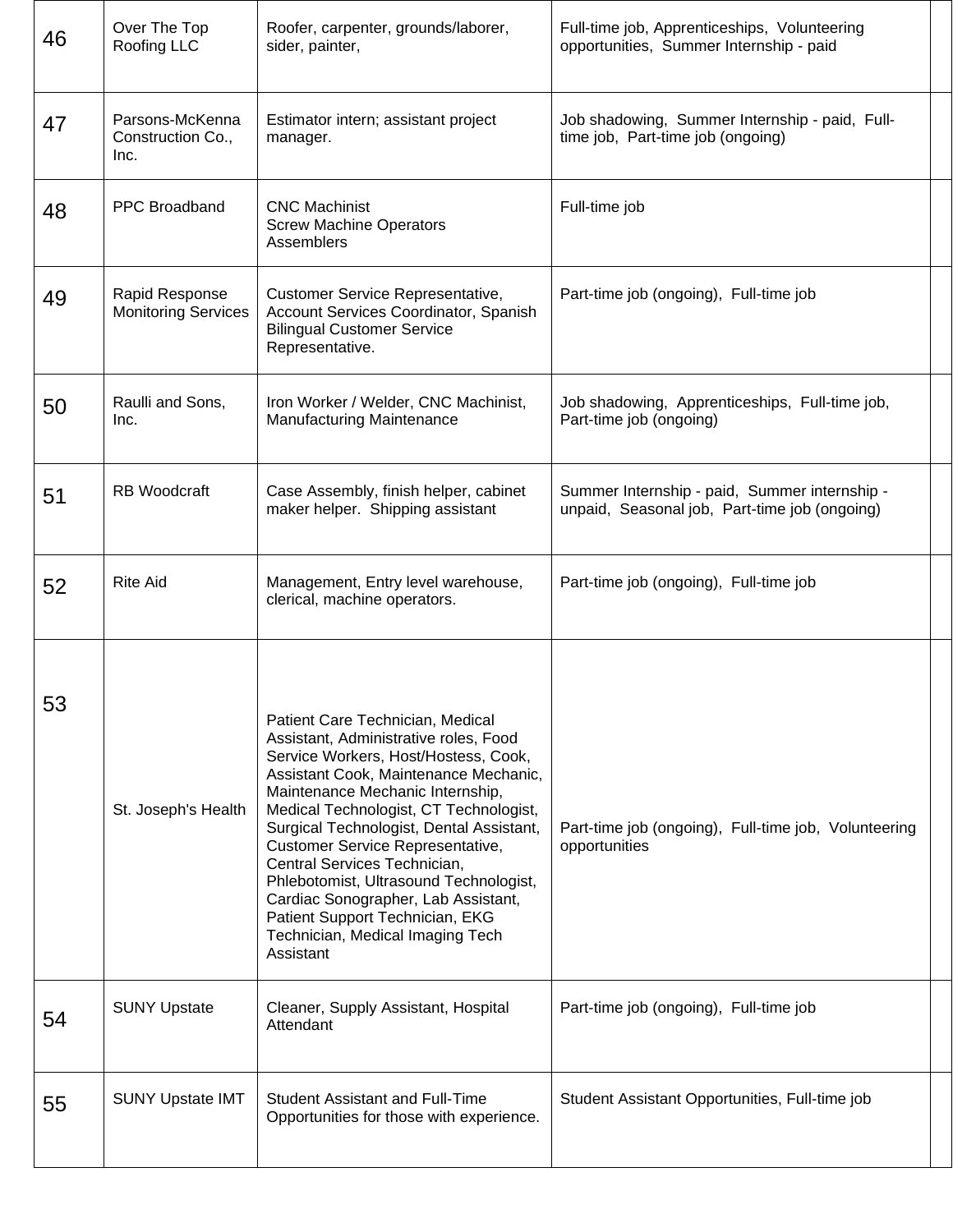| 56 | <b>SUNY Upstate</b><br><b>Medical University</b><br>Hospital              | Positions available for Licensed<br>Laboratory Professionals and college<br>students looking for a career in<br>Laboratory Science while working<br>toward their degree and licensure.                                                                                                                                                                                                                                                                                               | Job shadowing                                                                                                        |  |
|----|---------------------------------------------------------------------------|--------------------------------------------------------------------------------------------------------------------------------------------------------------------------------------------------------------------------------------------------------------------------------------------------------------------------------------------------------------------------------------------------------------------------------------------------------------------------------------|----------------------------------------------------------------------------------------------------------------------|--|
| 57 | <b>Supercuts</b>                                                          | <b>Stylists</b>                                                                                                                                                                                                                                                                                                                                                                                                                                                                      | Part-time job (ongoing), Full-time job                                                                               |  |
| 58 | Supported<br>Employment<br>Program                                        | Job search, career readiness, job<br>coaching;                                                                                                                                                                                                                                                                                                                                                                                                                                       | We do not have specific jobs, we will help you find<br>jobs with the hop you can advance with any<br>employer.       |  |
| 59 | <b>Syracuse City</b><br>School District -<br>Recruitment and<br>Selection | <b>Teaching Assistants</b><br><b>Health Aides</b><br><b>Custodial Workers</b><br><b>Security Sentry Workers</b><br><b>Food Service</b><br><b>Bus Attendants</b>                                                                                                                                                                                                                                                                                                                      | Summer internship - unpaid, Part-time job<br>(ongoing), Full-time job                                                |  |
| 60 | Syracuse Label &<br><b>Surround Printing</b>                              | Engineering Internships, Press<br>Apprentice, Quality Control Inspector,<br>Warehouse Associate,                                                                                                                                                                                                                                                                                                                                                                                     | Job shadowing, Summer Internship - paid,<br>Seasonal job, Part-time job (ongoing), Full-time<br>job, Apprenticeships |  |
| 61 | Syracuse<br>Orthopedic<br>Specialists                                     | Paid jobs - Medical Assistant (MA),<br>Licensed Practical Nurse (LPN),<br>Registered Nurse (RN), MRI<br>Technologists, X-Ray Technologist (Per<br>Diem), Physical Therapy Assistant,<br>Physical Therapy Technician (Part Time<br>and Full Time), Occupational Therapist,<br>Clinical Research Assistant, Certified<br>Athletic Trainer.<br>Opportunities - Job shadowing with<br>Physical Therapy or Athletic Training.<br>Seasonal job as Physical Therapy<br>Technician (summer). | Job shadowing, Part-time job (ongoing), Full-time<br>job, Volunteering opportunities, Seasonal job                   |  |
| 62 | Syracuse Regional<br><b>Airport Authority</b>                             | Paid summer internships for Syracuse<br>City School District high school<br>students:<br>Security (1 position) - students<br>interested in criminal justice, public<br>safety, law enforcement, aviation<br>Business Development (1 position) -<br>students interested in business,<br>communications, marketing,<br>advertising, aviation                                                                                                                                           | Job shadowing, Summer Internship - paid                                                                              |  |
| 63 | Syracuse<br>University,<br>Department of<br><b>Public Safety</b>          | The Residential Community Safety<br>Officer (RCSO) is a visible frontline<br>presence responsible for validating<br>access to Syracuse University<br>residential facilities to promote safety<br>and security of our residents. These<br>are fulltime, academic year, and<br>benefits-eligible roles. RCSO's are<br>licensed security guards.                                                                                                                                        | Part-time job (ongoing); Full-time job;                                                                              |  |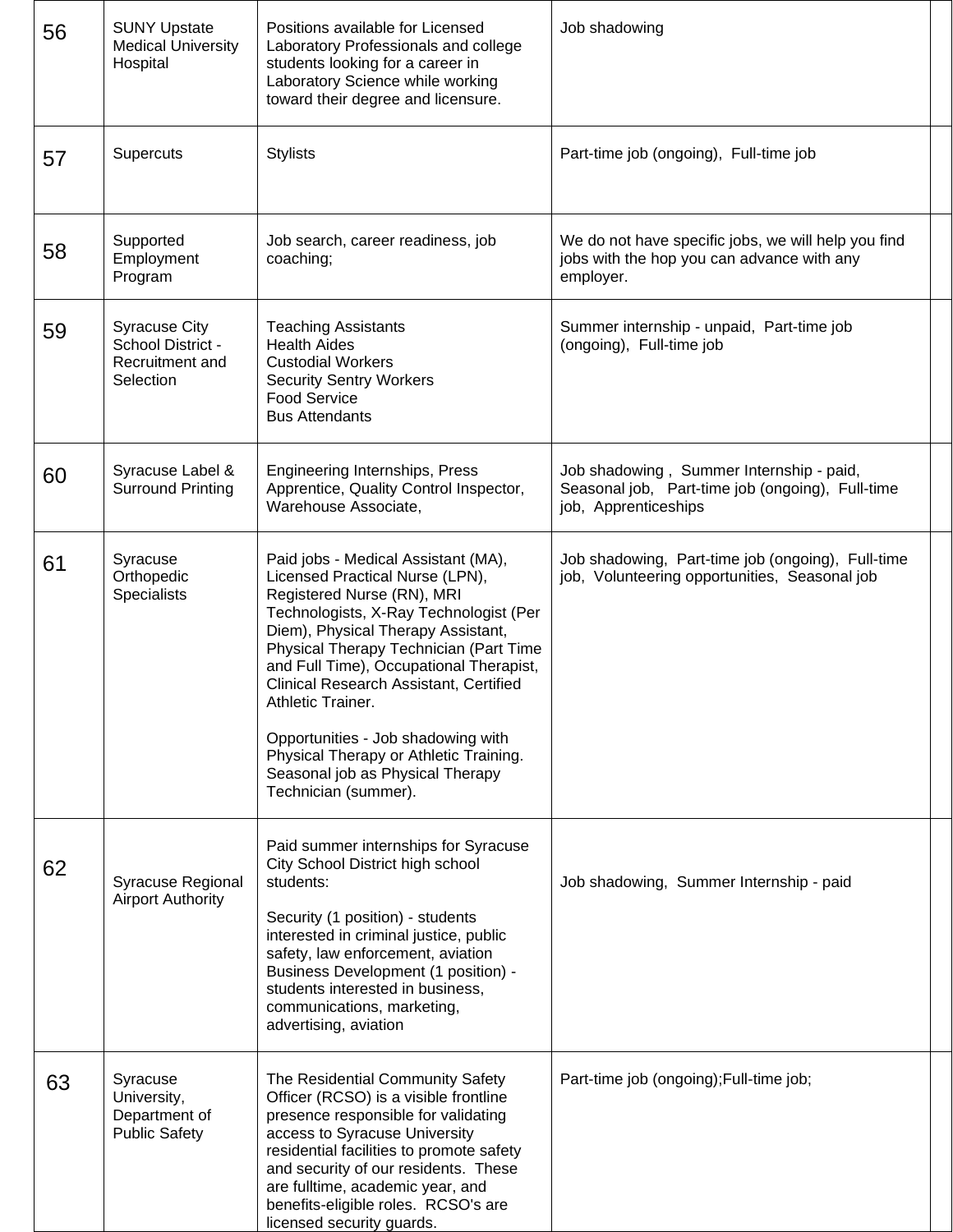| 64 | Terakeet                                             | Digital Marketing Apprentice, Digital<br><b>Marketing Specialist</b>                                                                                                                                                                                                                                                                                                   | Full-time job, Apprenticeships                                                                                       |  |
|----|------------------------------------------------------|------------------------------------------------------------------------------------------------------------------------------------------------------------------------------------------------------------------------------------------------------------------------------------------------------------------------------------------------------------------------|----------------------------------------------------------------------------------------------------------------------|--|
| 65 | Thompson &<br>Johnson<br>Equipment Co.               | Shop Technicians                                                                                                                                                                                                                                                                                                                                                       | Summer internship - unpaid, Full-time job, Job<br>shadowing                                                          |  |
| 66 | <b>TTM Technologies</b>                              | Engineering Technicians, Assembly,<br>Test Technicians, CAD Detailers,<br>Facilities, Manufacturing needs                                                                                                                                                                                                                                                              | Summer Internship - paid, Full-time job                                                                              |  |
| 67 | <b>UDig NY</b>                                       | Damage Prevention Representative                                                                                                                                                                                                                                                                                                                                       | Part-time job (ongoing), Seasonal job                                                                                |  |
| 68 | <b>United Radio</b>                                  | We offer a variety of opportunities, such<br>as Electronic Technicians, Customer<br>Service Representatives, Service<br>Coordinators and Shipping and<br>Receiving                                                                                                                                                                                                     | Summer Internship - paid, Part-time job (ongoing),<br>Full-time job                                                  |  |
| 69 | <b>UPS</b>                                           | We have current positions open for<br>package handlers if you are over the<br>age of 18. Most of our management<br>began as package handlers so their<br>is room to grow!                                                                                                                                                                                              | Part-time job (ongoing)                                                                                              |  |
| 70 | <b>Upstate Medical</b><br>University/Hospital        | Hospital Attendant 1 (UST), Health<br>Care Tech (HCT-will need one year of<br>hands on patient care experience to<br>qualify), IMT- customer support,<br><b>Student Clinical Assistant (SCA</b><br>currently for Nursing Students only),<br>Research Aide (Microbiology &<br>Immunology), Many Federal Work<br>Study Opportunities if you join one of<br>the Colleges. | Part-time job (ongoing), Full-time job, Volunteering<br>opportunities, Job shadowing                                 |  |
| 71 | US Army / Army<br>Reserve<br>Recruiting-<br>Syracuse | Medical, STEM, Trades, Aviation,<br>Mechanics, Watercraft, Law<br>Enforcement/Legal, Military Intelligence,<br>Computer/Electronics and<br>Communications                                                                                                                                                                                                              | Job shadowing, Part-time job (ongoing), Full-time<br>job, Apprenticeships, Paid training and free college            |  |
| 72 | US Navy                                              | Service to country, Educational<br>opportunities, Tuition assistance,<br>Scholarships, Travel, Engineering,<br>Medical, Administration, Construction,<br>Nuclear Power, Diving, Aviation                                                                                                                                                                               | Part-time job (ongoing), Full-time job,<br>Apprenticeships, Volunteering opportunities,<br><b>Education benefits</b> |  |
|    |                                                      |                                                                                                                                                                                                                                                                                                                                                                        |                                                                                                                      |  |